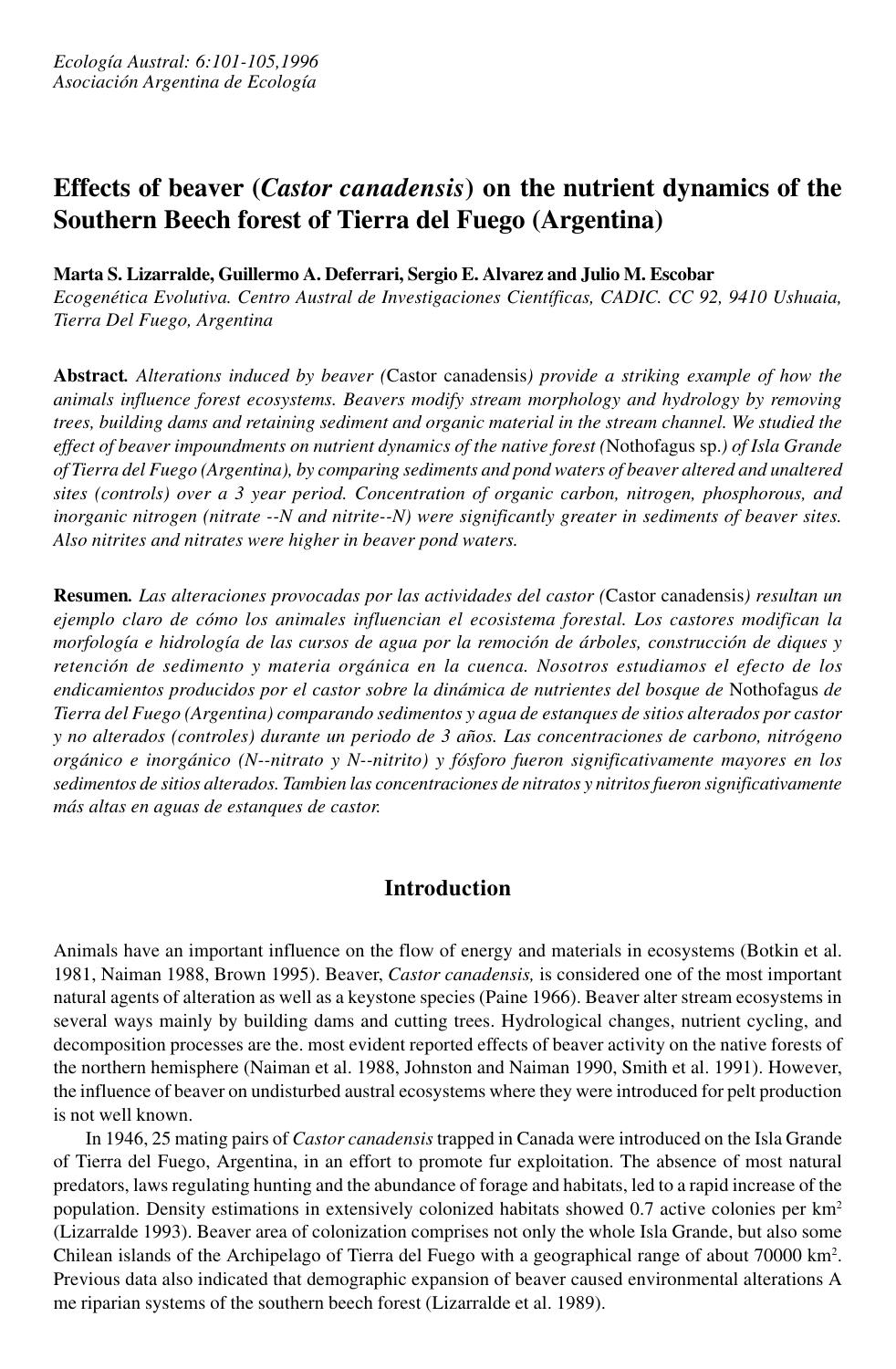

**Figure 1**. Location of sampling sites in the main basins of Isla Grande.

This paper examines the dynamics of beaver impoundments in Tierra del Fuego to understand the role beaver play in a pristine ecosystem. We expect to find major effects on the nutrient cycles in active colony sites as well as in areas abandoned by beaver. The objective of the present study was to estimate the accumulation of principal organic elements (carbon, nitrogen, and phosphorus) and inorganic compounds (nitrate, nitrite, and ammonium) in beaver ponds (altered) and in unaltered riffles of the *Nothofagus*forest.

## **Materials and Methods**

#### *Study area*

The study was conducted on the main drainage basins of Isla Grande  $(52^{\circ} - 56^{\circ} S)$  at the southernmost tip of South America (Archipelago of Tierra del Fuego) (Figure 1). Most of the study area was described by Lizarralde (1993). Isla Grande has a glacial topography as a consequence of Quaternary glacial advances in the Holocene. The relief shows the main Andes Cordillera to the South and low lying Patagonian plains with smooth undulations to the North of the island. Insular conditions and the Antarctic influence result in a cold-temperate climate (Pisano 1981). Annual mean temperature is about 5° C. The mean temperatures in summer and winter are 10° C and 0° C respectively (Burgos 1985).

Roughly 31 % of the island is covered by a native subantarctic forest typical of the montane rainforest of the Andes. The forest is mostly made up of deciduous beech *Nothofagus pumilio* (lenga) and the evergreen beech *Nothofagus betuloides* (guindo). Shrubs such as *Pernettya mucronata* (chaura), *Berberis ilicifolia* (michay) and *Chiliotrichum diffusum* (mata negra), and graminoids *Gummera, Marsippospermum* and *Juncus* grow in riparian areas. *N. betuloides is* associated with hydromorphous soils and *N.pumilio is* restricted to well drained podsoles and acid forest soils and forms native stands alternating with *Sphagnum* bogs (Moore 1983).

#### *Sampling procedure and chemical analysis*

The contents of principal organic elements and inorganic compounds of 50 sediments ( $n=32$  and  $n=18$ ) from beaver and control sites respectively) and 60 pond-riffle water samples (n=39 and n=21 from beaver and control sites respectively) were examined over a 3 year period. Sediment and pond water from beaver altered sites were seasonally sampled from stream sections. Additional unaltered control sites, from riffles or watercourses with no history of beaver, were also sampled (Figure 1). Each site (altered and unaltered)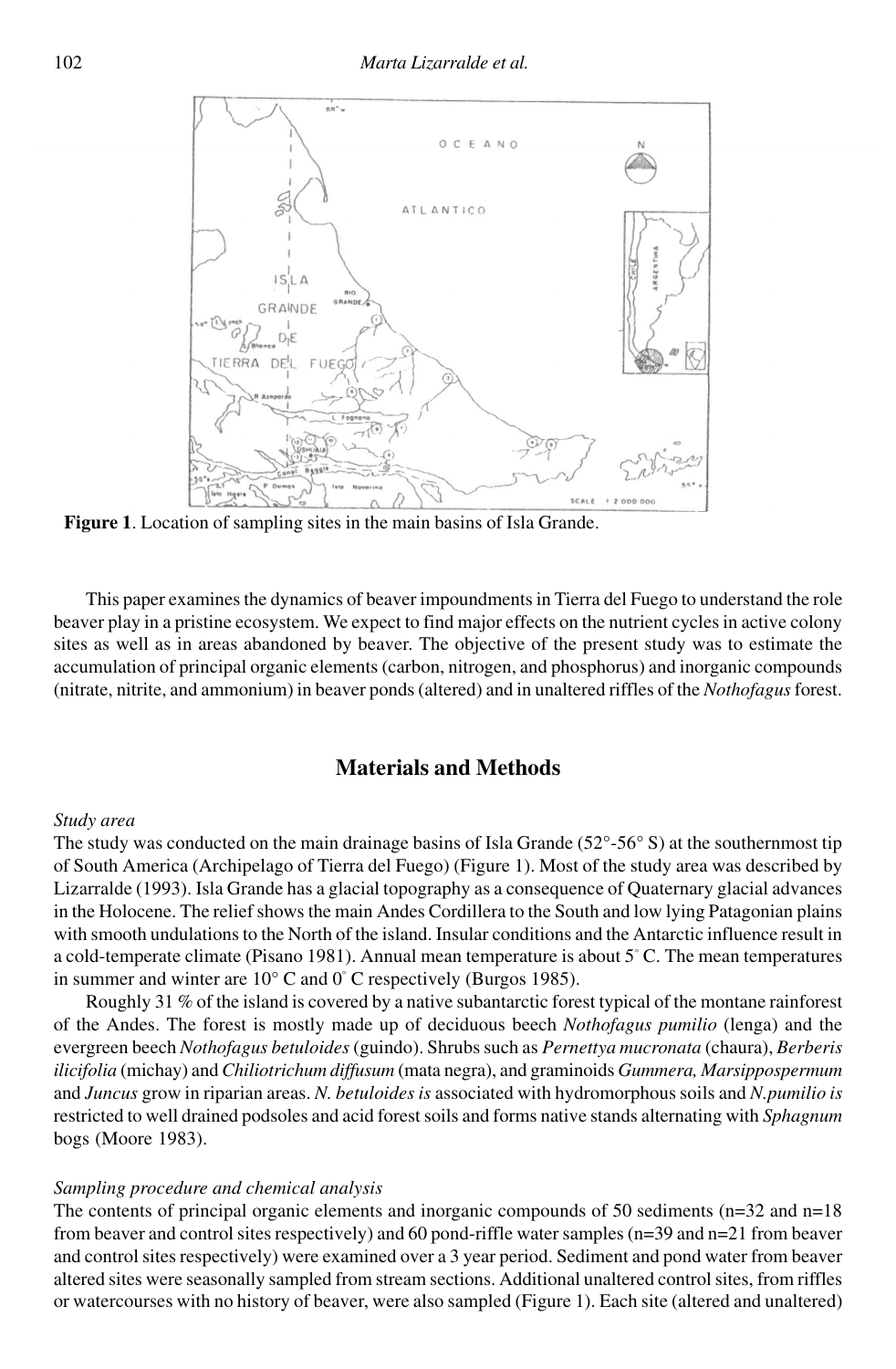was chosen according to habitat type, stored organic material, seasonal hydrologic regime, dominant vegetation and no evidence of human disturbance.

Sediment and water samples were collected from each of the sites during the ice free period (October to May) of 1991, 1992 and 1993. Sediment cores of about 1,000 - 2,000 g were taken in the ponds behind dams (altered sites) or riparian zones of unaltered sites from 10 to 20 cm depth and stored at -20 $\degree$  C in plastic bags. Then they were melted, weighed and homogenized. Concentrations of total organic carbon (C), organic nitrogen (N), organic phosphorus (P), nitrite (NO<sub>2</sub>), nitrate (NO<sub>3</sub>), ammonium (NH<sub>4</sub><sup>+</sup>) and phosphate  $(PO_4)$  were determined.

Organic carbon was extracted using the modified Walkley Black method (Etchevehere 1976). Organic nitrogen was determined on air dried soil by Kjeldahl method (Brener and Mulvaney 1982). To estimate total P, the sample was extracted with hydrochloric acid (HCI and  $HClO<sub>4</sub>$ ) then analyzed with the colorimetric method. Nitrite--N, nitrate--N and ammonium--N, were analyzed by the Keeney and Nelson (1982) methods, after 2M KCL extraction. Ammonium was distilled with MgO from the extract. Nitrite and nitrate were extracted by distillation, reduction in cadmium column and the modified Griess Ilosvay colorimetric method. Inorganic phosphates were estimated by colorimetry and organic phosphates were calculated by difference.

Water samples (500 cm<sup>3</sup>) from beaver ponds and unaltered riffles were collected at 10 cm depth in plastic bottles and stored at 4°C until standard analysis. Carbonate and bicarbonate (volumetry and titrated with 0.05N H<sub>2</sub>SO<sub>4</sub>), chloride by volumetry and titrated with Hg(NO<sub>3</sub>)<sub>2</sub>, sulfate (determined by BaC1<sub>2</sub> Tween 80 solution), calcium and magnesium (determined by 0.01N EDTA), sodium and potassium (flame photometry). Nitrate (cadmium reduction and modified Griess-ilosvay methods) and nitrite (colorimetric method) were determined with HACH NutriVer 3 Kit. Sediment and water pH was determined with a Beckman pH meter.

Non-parametric Kruskal Wallys one way analysis of variance (ANOVA) was used to test for significant differences (P<0.01 and P<0.05) between altered and control sites (Sokal and Rohlf 1981, BMDP microcomputer software, BMDP Statistical Software Ltd. Ireland Version 7.0).

#### **Results and Discussion**

Standing stocks of principal elements differed greatly between unaltered and beaver-altered sites. Mean organic carbon (C), organic nitrogen (N), organic phosphorus (P) and inorganic nitrogen (NO<sub>2</sub>--N and NO<sub>3</sub>--N) were significantly greater in beaver sites (Table 1). Pond water had significantly greater concentration of nitrite, nitrate and potassium than control water (Table 2). In contrast, bicarbonate. concentration was higher in riffles. All other water variables were not significantly different between altered and unaltered sites. Values of pH showed no differences between beaver and control study sites (Table 1 and 2).

These effects induced by beaver could be considered as major factors influencing the processes of nutrient transformation in southern beech forest. Theoretically, these effects would result from modifications in soil aeration and the subsequent alteration in the aerobic.-anaerobic conditions of stream channel modified by beaver. However, the real interaction between aerobiosis and anaerobiosis conditions can not be answered at present. All of these beaver events are of primary importance to microbiological processes such as nitrogen mineralization (Patrick 1982), organic carbon decomposition (Kilham and Alexander 1984) and phosphorus availability (Fabre 1988). Beaver impoundments appear to cause less alteration of ecosystem level processes in wetlands than in uplands because wetland soil and vegetation were already render saturated conditions before impoundment (Naiman et al. 1986).

1n particular, modifications of the aquatic and terrestrial biotic composition were observed in the southern beech forest. Clear cutting by beaver in riparian forest dominated by deciduous (*Nothofagus pumilio*) or evergreen (*Nothofagus betuloides*) species promoted the formation of grasslands with high productivity probably due to increased light, organic material, mud humidity (Lizarralde et al. 1989). Submerged vegetation and algae (*Diatoma, Cyanophyta, and Clorophyta*)*, indicators of* a high nitrogen content, were also identified in beaver sites (Lizarralde 1993). It was also noted that these environments are suitable for introduced sahmonid fish species (*Salmo truttafario*, *Salvenfnus fontinalis,* and *Onchorrychus mybis*) and that. they contained invertebrate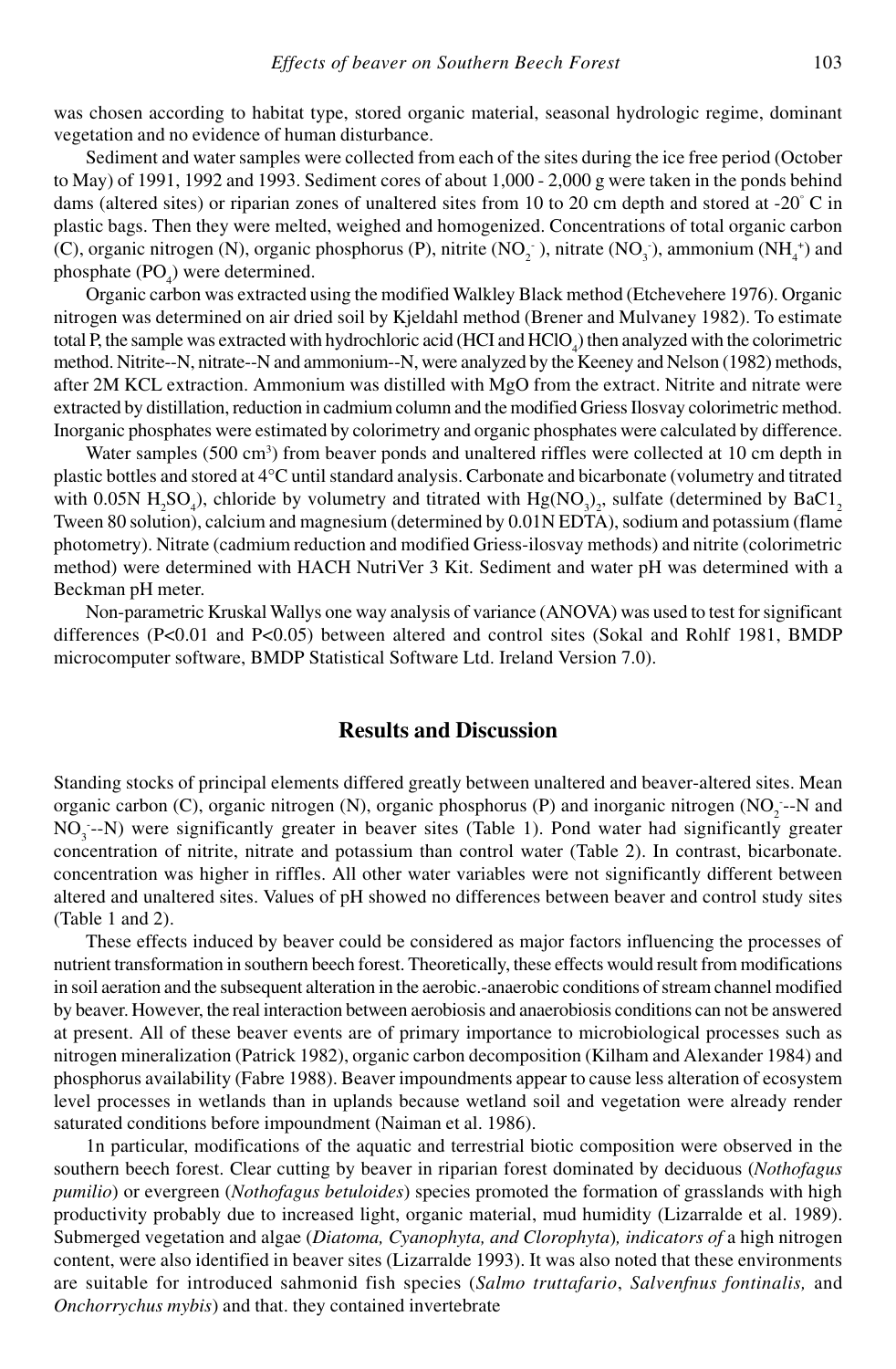|               | Beaver sites $(n=32)$ |           | Control sites $(n=18)$   |               |              |
|---------------|-----------------------|-----------|--------------------------|---------------|--------------|
|               | Mean                  | <b>SD</b> | Mean                     | <b>SD</b>     | $\mathbf{P}$ |
| pH            | 5.37                  | 0.50      | 5.32                     | 0.32          | 0.40         |
| C(%)          | 14.50                 | 11.92     | 2.18                     | 2.46          | 0.0001       |
| N(%)          | 0.73                  | 0.57      | 0.26                     | 0.21          | 0.0006       |
| $P$ (ppm)     | 179.91                | 136.59    | 96.66                    | 60.28         | 0.02         |
| $NO3-N$ (ppm) | 35.07                 | 64.68     | 3.03                     | 2.97          | 0.0004       |
| $NO2-N$ (ppm) | 10.03                 | 14.04     | 0.40                     | 0.30          | 0.0001       |
| $PO4$ (ppm)   | 926.66                | 641.00    | 560.0                    | 344.95        | 0.18         |
| $NH4$ (ppm)   | 51.52                 | 70.19     | $\overline{\phantom{a}}$ | $\frac{1}{2}$ | $\sim$       |

**Table 1***.* Mean concentration of principal organic elements and inorganic compounds in sediments of beaver-altered and control sites.

**Table 2***.* Mean concentration (mg/L) of principal organic elements and inorganic compounds in pond water (beaver) and riffle (control) sites.

|           | Beaver sites $(n=39)$ |           | Control sites $(n=21)$ |           |       |
|-----------|-----------------------|-----------|------------------------|-----------|-------|
|           | Mean                  | <b>SD</b> | Mean                   | <b>SD</b> | P     |
| pH        | 7.34                  | 1.36      | 7.91                   | 1.14      | 0.41  |
| Carbonate | 1.53                  | 3.01      | 3.21                   | 4.37      | 0.09  |
| Chloride  | 12.99                 | 11.27     | 7.49                   | 2.48      | 0.43  |
| Sulfate   | 5.62                  | 7.66      | 3.96                   | 3.09      | 0.83  |
| Nitrite   | 0.11                  | 0.20      | 0.01                   | 0.02      | 0.009 |
| Nitrate   | 2.18                  | 2.9       | 0.26                   | 0.24      | 0.004 |
| Calcium   | 8.08                  | 6.14      | 9.07                   | 5.21      | 0.36  |
| Magnesium | 1.46                  | 1.59      | 1.70                   | 1.59      | 0.64  |
| Sodium    | 6.36                  | 6.07      | 3.64                   | 5.81      | 0.11  |
| Potassium | 0.54                  | 0.44      | 0.27                   | 0.28      | 0.009 |

communities typical of slow water habitats. In addition, they became the nesting places of a number of migratory birds (Lizarralde et al. unpublished observations).

Basically, our results indicate that beaver-altered sites had higher levels of organic and inorganic nitrogen (NO<sub>2</sub>--N, NO<sub>3</sub>--N) suggesting that seasonal hydrologic changes could be affecting nitrification and denitrification and also resulted in accumulated organic carbon and phosphorus in the stream channel. In consequence, by changing the hydrology regime, beaver alter the character of stream channels when compared with unmodified watercourses. Our data also suggest that beaver ponds may be considered as sources of essential nutrients (P and N) and carbon. Unfortunately no specific information documenting the turnover times for carbon and essential nutrients in southern beech forest has been reported and specific studies will be necessary. In general, slow decomposition processes in cold boreal regions also result in long-term storage of carbon, phosphorus, and nitrogen (Pastor 1986, Francis et al. 1985, Pinay and Naiman 1991). For instance, a standing stock of carbon in a riffle has been reported to be replaced every 24 years as compared with 161 years for the beaver ponds (Naiman et al. 1986).

These and other aspects of the environmental processes induced by beaver on the native beech forest of Tierra del Fuego remain to be studied. The southern population of *Castor canadensis* is an example of an introduced species that rapidly exploited the environment in a new habitat and future research is required.